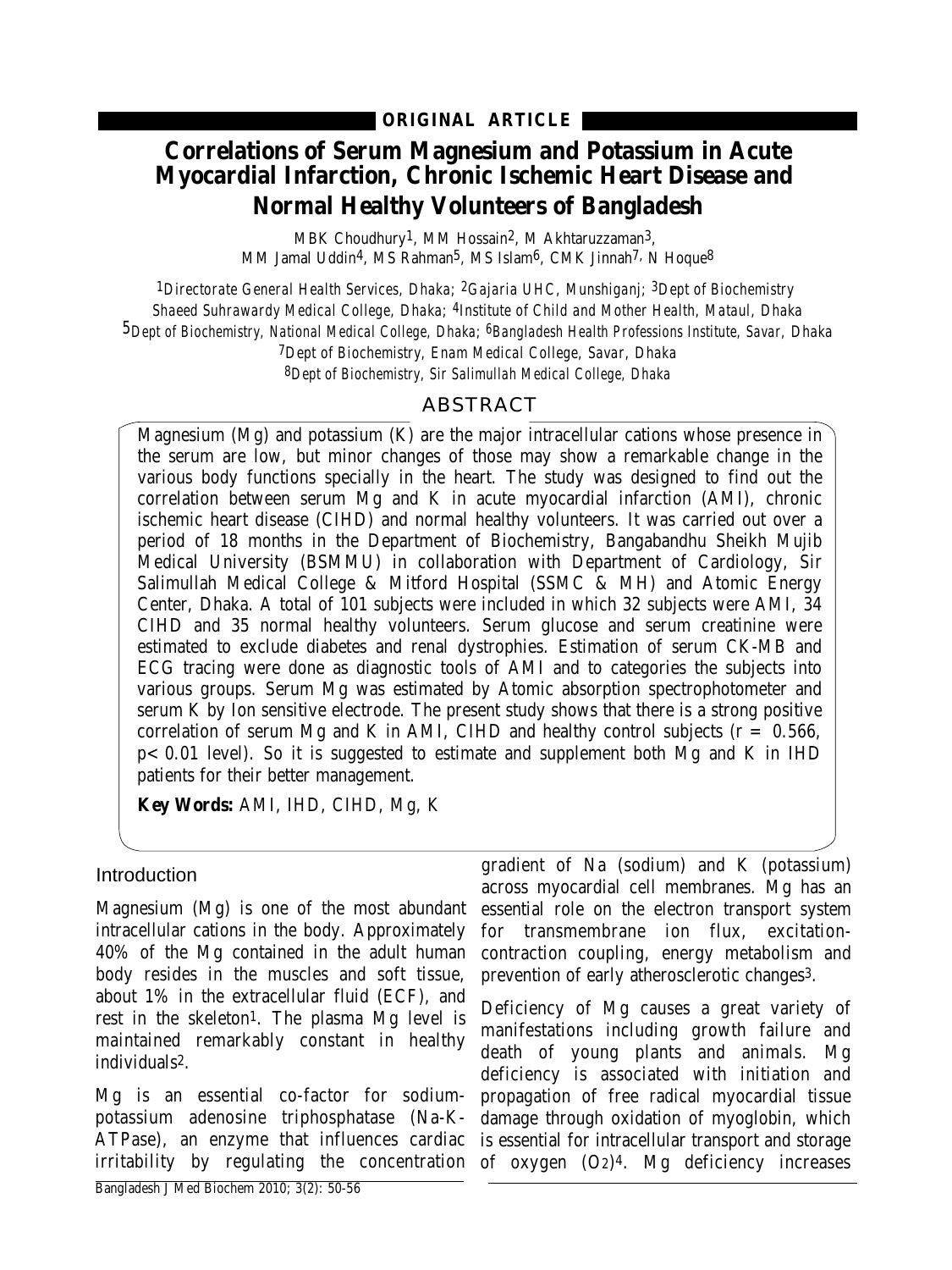cardiac irritability and facilitates cardiac arrhythmias5, causes coronary artery vasospasm, leading to myocardial ischemia and sudden death6. Deficiency of Mg has been associated with hypocalcemia and hypokalemia7. It is required for secretion of parathyroid hormone (PTH) as well as for PTH action8.

K is the principal cation in intracellular fluid (ICF), nerve and muscle function and Na-K-ATPase9. It also regulates the PH and maintains the osmolarity of both the ICF and ECF (extracellular fluids)10. Total body K content in adult is about 3000-3500 mmol, among this 89.6% in ICF, 2.4% in ECF, 8% in bone, dense connective tissue & cartilage. Plasma contains only 0.4% of total body K. So very small change of K can cause remarkable change in the heart<sup>11</sup>.

Various studies in different parts of the world suggest that Mg and K play an important role in cardiovascular system (CVS) especially on heart and blood vessels. Deficiency of both of them can cause serious cardiac disease12, 13. Studies also found specific correlation between serum Mg and K axis<sup>14</sup>. Often Mg and K deficiency occurs simultaneously in the heart15.

Experimental observations with data support the view that, Mg and K metabolism are closely linked14. Whong, Oie, Aikawa et al. in 198416 investigated the frequency with which hypomagnesemia is found in hypokalemic patients. Among 106 hypokalemic patients, 45 patients or 42% were hypomagnesemic. In the year of 1983 Brown, Brown & Murphy17 stated that immediately following an AMI there is a reduction in serum K, probably due to increased plasma catecholamine levels. There is also a decrease in serum Mg18 due to catecholamine induced lipolysis19 and similar decrease has been demonstrated in other stressful situations20. In a study Choudhury *et al*. (2009a)21 found a significant lower serum Mg and K level in AMI. Also in another study Choudhury *et al*. (2009b)22 observed a significant lower serum Mg and K persists in CIHD in comparison to normal healthy volunteers and they assumed that there may be a positive correlation between

them. These observations point to a high incidence of hypomagnesemia among hypokalemic IHD patients.

A considerable number of people are suffering from IHD which includes AMI and CIHD in Bangladesh. Morbidity and mortality from these diseases are also very high. Effort should therefore be directed at prevention of these diseases as well as their complications. The relationship between Mg, K and IHD is becoming clear day by day from the different studies done around the world. But very little study is reported so far in Bangladesh. Thus, the study was designed to find out the correlation between serum Mg and K in patients of AMI, CIHD and normal healthy volunteers of Bangladesh.

## Materials and Methods

This prospective study was carried out in the Biochemistry Department of Bangabandhu Sheikh Mujib Medical University (BSMMU) in collaboration with coronary care unit (CCU) of Sir Salimullah Medical College & Mitford Hospital and Atomic Energy Center, Dhaka.

Both male and female suspected AMI, angina pectoris & old MI were included in the study who gave their written consent and who have no recent history of treatment with laxatives containing Mg.

Patients suffering from diabetes mellitus, chronic renal disease and who have taken any diuretics prior to collection of sample were excluded from the study.

A total of 101 subjects were included in this study and were grouped as follows:

Group-1  $(n=32)$ : Patients with acute myocardial infarction: The diagnosis was based on World Health Organization (WHO) criteria, including history, ECG changes, and elevated levels of serum CK-MB isoenzyme. Sample was collected within 24 hours from the onset of AMI.

Group-2 (n=34): Chronic ischaemic heart disease: This group consists of angina pectoris or old MI. The diagnosis was based on history, clinical examination, resting and/or exercises ECG.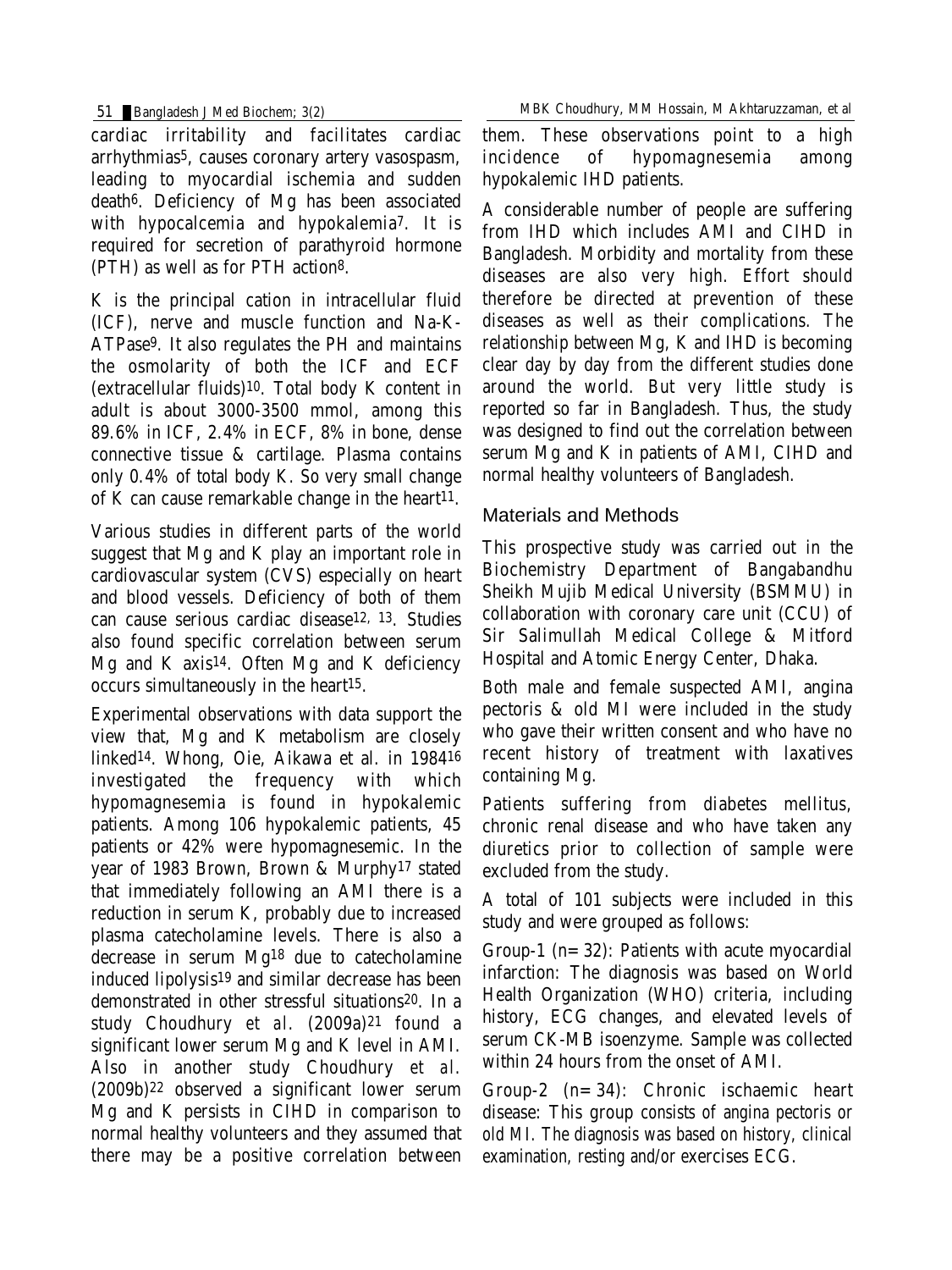Group-3 (n=35): Control subjects: Age matched healthy volunteers without any symptoms and signs of IHD were taken as controls. They were selected on the basis of history taking, clinical examination and ECG.

Data were collected through a preformed data collection sheet (questionnaire). The subjects were informed about the nature and purpose of the study and consent were taken from the patients themselves or from family members in case of unconscious patients. Blood sample was collected and questionnaire was filled up. Finally the subjects of this study were included on the basis of exclusion criteria.

Blood samples were collected from the subjects with all aseptic precautions 10 ml of venous blood were collected from the median cubital vein by a disposable plastic syringe. The needle was detached from the nozzle and blood was transferred immediately into a dry, clean, deionized, graduated, screw-capped plastic test tube with a gentle push to avoid hemolysis. The test tubes were kept in slanting position till formation of clot. Centrifuging the blood at 3000 rpm for 5 minutes, serum was separated and supernatant was taken into three small plastic test tubes (eppendorf), containing 1 ml in each. All the tests were carried out as early as possible. Whenever there was a delay, the serum samples were stored in the Ultra freeze at-20 $\rm ^{0}C.$ 

The proper cleaning of plastic and glassware was very important for the indices of this study. Plastic ware, glassware, and pipettes were cleaned with detergent and then thoroughly with tap-water. All the instruments were kept immersed for 24 hours in 20% nitric acid (HNO3) in deionized water. Then they were washed thoroughly with tap-water. Finally they were washed three times with deionized water and dried open in the air.

Following biochemical tests were carried out for each of the subjects:

Serum Mg levels were estimated by Atomic absorption spectrophotometer.

Serum K was estimated by Ion sensitive electrode (ISE).

Serum glucose was estimated enzymaticlly with the help of Glucose Oxidase (GOD).

Serum creatinine was estimated by Alkaline Picrate method.

Serum CK-MB was estimated by Kinetic Immunoinhibition method using spectrophotometer. Twelve lead ECG was performed to detect myocardial infarction or normal healthy subjects.

Data were expressed in various forms as presentation and statistical analysis required. Appropriate statistical analysis i.e. one way analysis of variance (ANOVA) test and Pearson correlation test were done using computer based SPSS software programme. Mean values of the different parameters were compared for difference between groups and 95% confidence limit was taken as level of significance.



**Fig 1:** ECG of different types of acute myocardial infarction (A) acute anteroseptal MI (B) acute inferior MI (C) right ventricular infarction (D) posterior MI.

## Results

The laboratory investigations of blood glucose, serum creatinine, serum CK-MB, serum Mg and K were expressed as mean  $\pm$  SD and the results were expressed in SI units (e.g.  $mmol/L$ ,  $\mu mol/L$  etc.)

The mean level of serum glucose (mmol/L) of group-1 (AMI), group-2 (CIHD) and group-3 (control) were  $6.49 \pm 1.80, 6.40 \pm 2.07$  and  $6.01 \pm 2.93$  respectively. The total mean serum glucose level was  $6.29 \pm 2.32$  mmol/L. No statistically significant mean difference of serum glucose level  $(p > 0.05)$  between the groups was found (Table-I).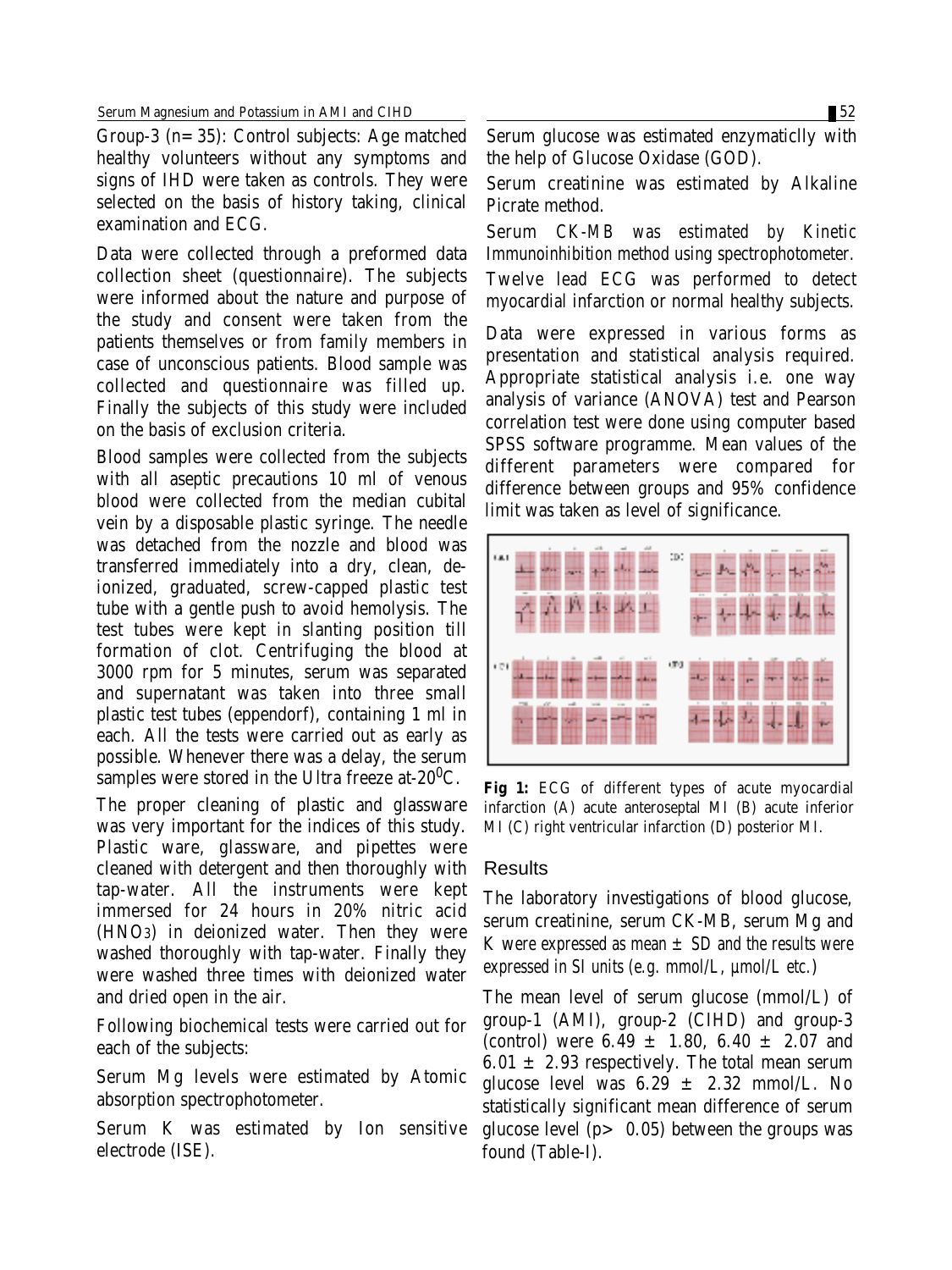A total mean serum creatinine level  $(\mu \text{mol/L})$ was  $86.89 \pm 48.58$ , ranging from 35-125.3. In group-1 (AMI), the mean serum creatinine level was  $92.41 \pm 65.85$ , in group-2 (CIHD) it was  $90.70 \pm 49.99$  and in group-3 (control) it was 78.15 ± 20.99 ranging from 44-125.3, 35-122.7 and 45-115 µmol/L respectively. No statistically significant mean difference of serum creatinine level (p> 0.05) between the groups was found (Table-I).

The mean level of serum CK-MB was  $215.25 \pm$ 69.35 U/L in group-1 (AMI),  $18.67 \pm 7.97$ U/L in group-2 (CIHD) and in group-3 (control) it was  $15.92 \pm 4.76$  U/L. A highly significant mean difference was found statistically between the groups  $(p < 0.001)$  indicating group-1 (AMI group) had too much higher level of serum CK-MB than other groups (Table-I).

The total mean serum Mg level (mmol/L) was  $0.70 \pm 0.13$ , ranging from 0.27-1.04. The mean level of serum Mg was  $0.58 \pm 0.10$  in group-1 (AMI),  $0.68 \pm 0.06$  in group-2 (CIHD) and  $0.83 \pm 0.09$  in group- (control), ranging from 0.27-0.82, 0.51-0.84 and 0.68-1.04 respectively. A highly significant mean difference  $(p < 0.001)$  was found in serum Mg level among the three groups of study population through the analysis of variance (ANOVA) test of significance of difference (Table-II).

**Table I:** Comparison of Serum glucose, creatinine and CK-MB status between group-1 (AMI), Group-2 (CIHD) and Group-3 (healthy control) subjects

| Parameters Group-1<br>(AMI)<br>$n = 32$ |              | Group-2<br>(CIHD)<br>$n = 34$ | Group-3<br>(Control)<br>$n = 35$ | $n = 101$ | otal                                                                                            |
|-----------------------------------------|--------------|-------------------------------|----------------------------------|-----------|-------------------------------------------------------------------------------------------------|
| Mean                                    | $±$ sd Range | Mean                          | $±$ sd Range                     |           | Mean ±sd Range Mean±sd Range                                                                    |
| (mmol/L)                                |              |                               |                                  |           | Glucose 6.49 + 1.80 4.1 + 7.7 6.40 + 2.07 3.9 + 7.6 6.01 + 2.93 3.6 + 7.5 6.29 + 2.32 3.6 + 7.7 |
| Creati 92.41<br>nine                    |              |                               |                                  |           | +65.85 44-125 90.70+49.99 35-122 78.15 +20.99 45-115 86.89+48.58 35-125                         |
| CK-MB<br>(U/L)                          |              |                               |                                  |           | (umol/L)215.25±69.35*** 98-32218.67 ±7.97 7.60-37.30 15.92±4.76 7.80-25.70 80±100.44 7.6-322    |

*Results are mesn ± SD, data were subjected to one way Analysis of Variance (ANOVA) Mean were significantly different at p <0.05 at 95% confidence limit. \*\*\* Significant at 0.001 level.*

Total mean serum K level (mmol/L) was  $3.81 \pm$ 0.66, ranging from 2.20-5.50. The mean level of serum K in the individual groups were 3.28  $\pm$  0.50, 3.69  $\pm$  0.44 and 4.43  $\pm$  0.46, ranging from 2.20-4.20, 2.60-4.40 and 3.20-5.50 in group-1 (AMI), group-2 (CIHD) and group-3 (control) respectively. A highly significant mean difference  $(p < 0.001)$  was found in serum K level among the three groups of study population through the analysis of variance (ANOVA) test of significance of difference (Table-II). MBK Choudhury, MM Hossain, M Akhtaruzzaman, et al<br>
al mean serum K invel (mmol/L) was 3.81  $\pm$ <br>
i. 5, ranging from 2.20-5.50. The mean level<br>
eerum K in the individual groups were 3.28<br>  $\pm 0.50$ , 3.69  $\pm 0.44$  and 4.43

**Table II:** Comparison of Serum Mg, and K status between group-1 (AMI), Group-2 (CIHD) and Group-3 (healthy control) subjects

| Parameters Group-1<br>(AMI)<br>$n = 32$                                                                            |              | Group-2<br>(CIHD)<br>$n = 34$ |                   | Group-3<br>(Control)<br>$n = 35$ |                               | $n = 101$ | otal |  |
|--------------------------------------------------------------------------------------------------------------------|--------------|-------------------------------|-------------------|----------------------------------|-------------------------------|-----------|------|--|
| Mean                                                                                                               | $±$ sd Range |                               | Mean $±$ sd Range |                                  | Mean ±sd Range Mean ±sd Range |           |      |  |
| Magnessium0.58±0.10*** 0.27 ±0.82 0.68 ±0.06*** 0.51 ±0.84 0.83 ±0.09 0.68 ±1.04 0.70 ±0.13 0.27 ±1.07<br>(mmol/L) |              |                               |                   |                                  |                               |           |      |  |
| Potassium 3.28+0.50*** 2.20+4.20 3.69+0.44*** 2.60+4.4 4.42 +0.46 3.20 +5.50 3.81+0.66 2.20+5.50<br>(mmol/L)       |              |                               |                   |                                  |                               |           |      |  |

*Results are mesn ± SD, data were subjected to one way Analysis of Variance (ANOVA) Mean were significantly different at p < 0.05 at 95% confidence limit. \*\*\* Significant at 0.001 level among the study groups.*

The incidence of hypomagnesemia in the patients with AMI was 86.66% and in CIHD it was 58.06%. The incidence of hypokalemia in AMI patients was 60% and in CIHD patients it was 22.58%. Hypomagnesemia was reported in 76.92% of hypokalemic subjects.

The correlation of serum Mg and K was done by Pearson correlation text. The results of the tests shows a strong positive correlation  $(r=0.566$  where correlation is significant at the 0.01 level) of serum Mg and of AMI, CIHD and normal healthy control subjects (Fig-2).



**Fig. 2:** Regression line showing correlation of serum Mg and K level between group-1 (AMI), group-2 (CIHD) and group-3 (Healthy Control). Correlation is significant at the 0.01 level.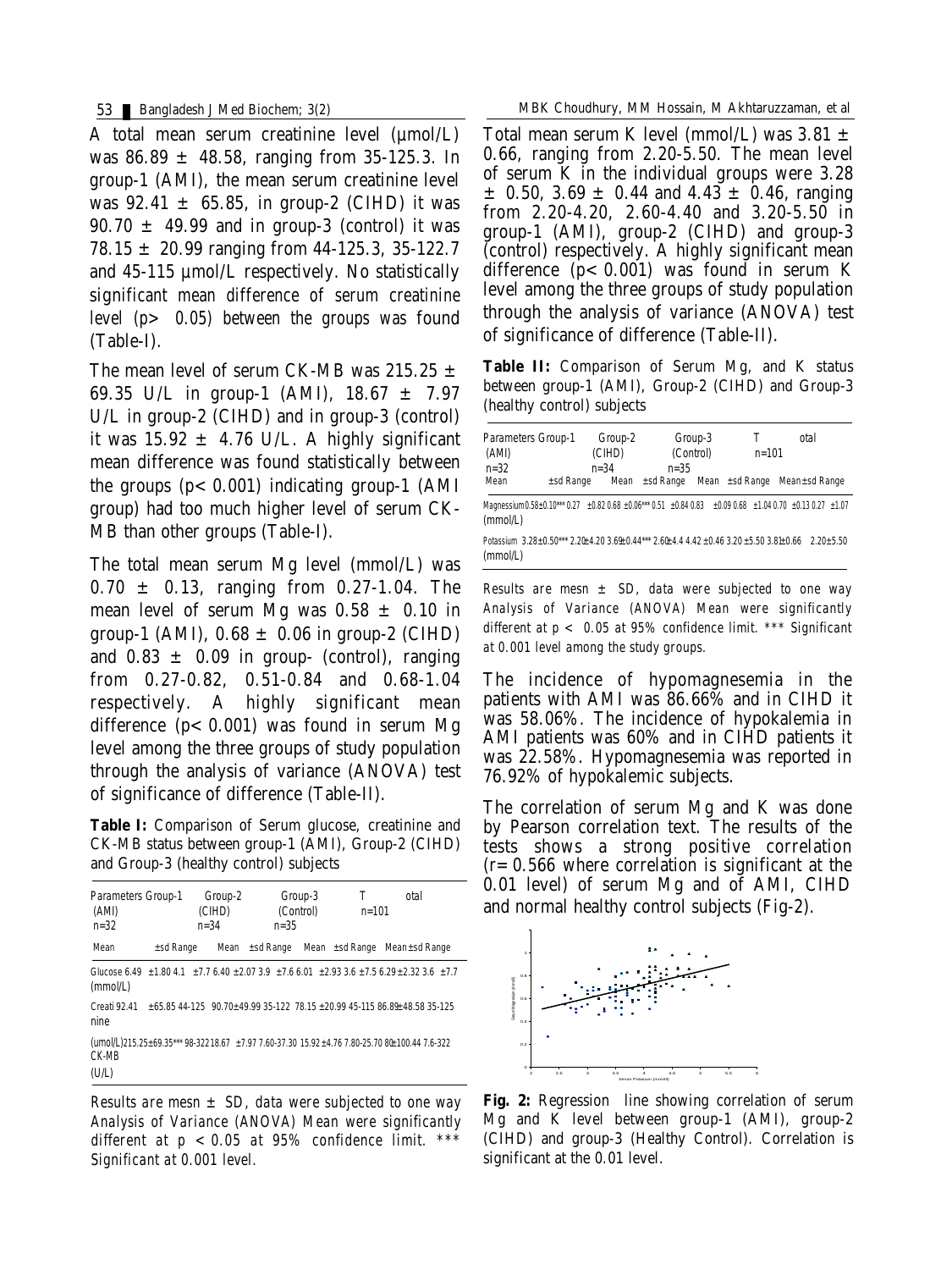#### Discussion

Serum glucose and serum creatinine were estimated to exclude diabetes and renal ailment. Serum CK-MB was estimated to diagnose the AMI. ECG monitoring was done to categorize the different subjects into groups. All the subjects in the study were non-diabetic with the mean  $(\pm$  SD) serum glucose level 6.29  $\pm$  2.3 mmol/L. The mean  $(\pm$  SD) serum creatinine level of the subjects was  $86.89 \pm 48.58$ µmol/L. All the subjects of AMI (group-1) showed a very high level of serum CK-MB and the mean  $(\pm$  SD) value was 215.25  $\pm$  69.35 U/L. The subjects of CIHD and normal healthy control subjects showed a very close picture within normal reference range and their mean  $(\pm$  SD) value were 18.67  $\pm$  7.97 U/L and  $15.92 \pm 4.76$  U/L respectively.

In the present study a significant mean difference was found in serum Mg and K level between the three groups of study subjects and Pearson correlation test shows a strong positive correlation of serum Mg and K level between AMI, CIHD and normal healthy control groups indicating there might be a close relationship of Mg and K homeostasis in the body

The present study has shown that serum Mg level in control subjects ranges from 0.68-1.04 mmol/L (mean  $0.83 \pm 0.09$  mmol/L). The normal average values of serum Mg reported in literature have varied from 0.7 to 1.45 mmol/L15, 23, 24. Figures of this study are very much similar to those of Wacker & Parisi (1968)25 and Walser (1967)26 who found the normal serum Mg level between 0.7 to 1.0 mmol/L. The reason for this variation may be due to difference in Mg content of drinking water in different geographic area. It also may depend on variation in sample size and measurement technique of Mg.

The mean serum Mg level in AMI group of this study was significantly lower than that of control group. The fundamental cause of AMI-related hypomagnesemia is unknown. But Flink et al. (1981)15 demonstrated that the rise in catecholamines in AMI activates the enzyme

adenyl cyclase, which brings about an increased synthesis of cyclic AMP. Cyclic AMP could then induce lipolysis, thus increasing FFA could chelate Mg and give a lower serum Mg level.

Significantly lower serum Mg level in CIHD group than control group was observed in this study. Dyckner (1980)27 also showed a similar type of significantly lower serum Mg level in both AMI and non AMI (ischemic) groups than a reference group. Findings of this study fully agree with Dyckner's study. Rasmussen et al. (1988)28 demonstrated that patients with both acute and chronic IHD retained greater amounts of Mg compared with healthy controls after undergoing an intravenous Mg loading test. This result was believed to represent the presence of underlying Mg deficiency in both AMI and CIHD patients.

The Present study reveled 76.92% hypomagnesemia in hypokalemic subjects. This finding supports the study of Boyd et al. (1983)29, and Whang et al. (1984)16, who reported a 38% and 42% incidence of coexisting hypomagnesemia in hypokalemic patients respectively. Furthermore they proposed that in hypokalemic patients, serum Mg level should be routinely determined. In studying experimental depletion of Mg in humans, Shils (1969)30 described the subsequent development of hypokalemia and hypocalcemia and stated that Mg is essential for the normal metabolism of both K and Ca. Kafka et al. (1987)24 concluded in a study that hypokalemia and hypomagnesemia may occur in AMI in the absence of prior diuretic use. All of these studies make agreement with the findings of this study.

It is evident from the findings of present study that there is a significant lower serum Mg and K level in AMI & CIHD and there is a positive correlation between them. Evaluating the total findings from home and abroad it can be stated that low serum level of Mg and K may be the risk factor for IHD. Thus it is suggest from the above discussion that estimation and supplementation of both Mg and K is essential in case of IHD and AMI patients.

In can be concluded that statistically there is a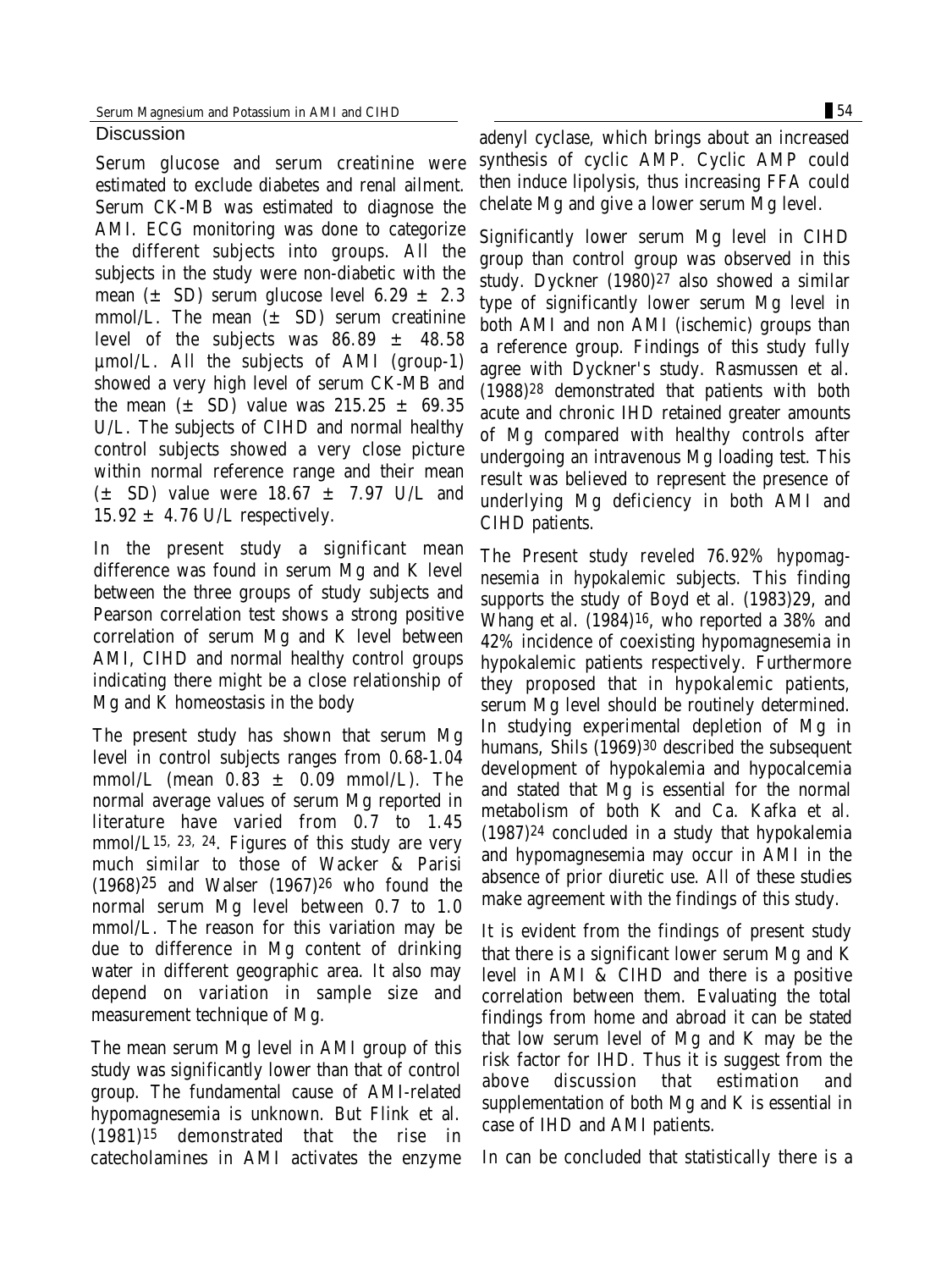strong positive correlation of serum Mg and K in AMI, CIHD and normal healthy control subjects indicating close metabolic relationship between Mg and K both in different state of IHD patients as well as in normal healthy controls. So it is strongly recommended supplementation of both Mg and K in hypokalemic subjects to get the optimum benefit of treatment.

## Acknowledgements

Authors of this study are thankful to ATM Zubaidur Rahman, Resource Management Coordinator, SHOUHARDO II Program, CARE Bangladesh and Nirod Chandra sarker Ph.D, National Mushroom Development and Extension Centre, Sobhanbag, Savar, Dhaka for their kind co-operation regarding preparation of manuscript and other technical support.

#### **References**

- 1. Aikawa JK. Magnesium: Its biologic significance. Boca Raton, FL: CRC Press: 1981.
- 2. Elin RJ. Assessment of magnesium status. Clin Chem 1987; 33: 1965-1970.
- 3. Seelig MS, Heggtveit HA. Magnesium interrelationships in ischemic heart disease: a review. Am J Clin Nutr 1974; 27: 59-79.
- 4. Kramer JH, Misik V, Weglicki WB. Magnesium deficiency potentates free radical production associated with post ischemic injury to rat hearts: vitamin E affords protection. Free Radic Biol Med 1994; 16: 713-723.
- 5. Eisenberg MJ. Magnesium deficiency and cardiac arrhythmias. NY State J Med 1986; 86: 133-136.
- 6. Turlapaty DMV, Altura BM. Magnesium deficiency produces spasms of coronary arteries: Relationship to etiology of sudden death ischemic heart disease. Science 1980; 208: 198-200.
- 7. Anast CS, Mohs JM, Kaplan SL, Burns TW. Evidence for parathyroid failure in magnesium deficiency. Science 1972; 177: 606-608.
- 8. Wong ET, Rude RK, Singer FR, Shaw ST. A high prevalence of hypomagnesemia and hypermagnesemia in hospitalized patients. Am J Clin Pathol 1983; 79: 348-352.
- 9. Mayes PA. Nutrition. In: Murray RK, Granner DK, Mayes PA, Rodwell VW, eds, Harper's Biochemistry, 25th edn, Lange Medical Publication, Prentice-Hall International, USA 2000: pp 648-660.

55 Bangladesh J Med Biochem; 3(2) MBK Choudhury, MM Hossain, M Akhtaruzzaman, et al

- 10. Champe PC, Harvey RA. Nutrition. In: Champe PC, Harvey RA, eds, Lippincott's Illustrated Reviews: Biochemistry, 2nd edn, Lippincott-Raven Publishers, JB Lippincott Company, Philadelphia 1994: pp 303-318.
- 11. Ganong WF. The general and cellular basis of medical physiology. In: Review of Medical Physiology, 19th edn, Lange Medical Publication, Simon & Schuster Company, US 1999: pp 1-46.
- 12. Nordrehaug JE. Malignant arrhythmias in relation to serum potassium values in patients with an acute myocardial infarction. Acta Med sand Suppl 1981; 647: 101-107.
- 13. Sasaki S, Oshima T, Teragawa H, Matsuura H, Kajiyama G, Kambe M. Magnesium status in patients with cardiovascular diseases. Rinsho Buori 1999; 47: 396-401.
- 14. Whang R, Flink EB, Dyckner T, Wester PO, Aikawa JK, Ryan MP. Magnesium depletion as a cause of refractory potassium repletion. Arch Intern Med 1985; 145: 1688-1689.
- 15. Flink EB, Brick JE, Shane SR. Alterations of longchain free fatty acid and magnesium concentrations in acute myocardial infarction. Arch Intern Med 1981; 141: 441-443.
- 16. Whang R, Oei TO, Aikawa JK, Watanabe A, Vannatta J, Fryer A, Markanich M. Predictors of Clinical Hypomagnesemia, Hypokalemia, Hypophosphatemia, Hyponatremia and Hypocalcemia. Arch Intern Med 1984; 144: 1794- 1796.
- 17. Brown MJ, Brown DC, Murphy MB. Hypokalemia from beta2-receptor stimulation by circulating epinephrine. N Engl J Med 1983; 309: 1414-1419.
- 18. Abraham AS, Eylath U, Weinstein M, Czaczkes E. Serum magnesium levels in patients with acute myocardial infarction. N Engl J Med 1977; 296: 862-863.
- 19. Rayssiguier Y. Hypomagnesemia resulting from adrenaline infusions in ewes: Its relation to lypolysis. Horm Metabol Res 1977; 9: 309-318.
- 20. Abraham AS, Shaoul R, Shimonovitz S, Eylath U, Weinstein M. Serum magnesium levels in acute myocardial and surgical conditions. Biochem Med 1980; 24: 21-26.
- 21. Choudhury MBK, Arslan I, Mohibullah AKM, Mollah FH, Akhter MS, Quarashi SB, Rahman S, Hoque N, Akhtaruzzaman M. Reduced Serum Level of Magnesium and Potassium: a Consequence of Acute Myocardial Infarction. Bangladesh J Med Biochem, 2009; 2(1): 12-17.